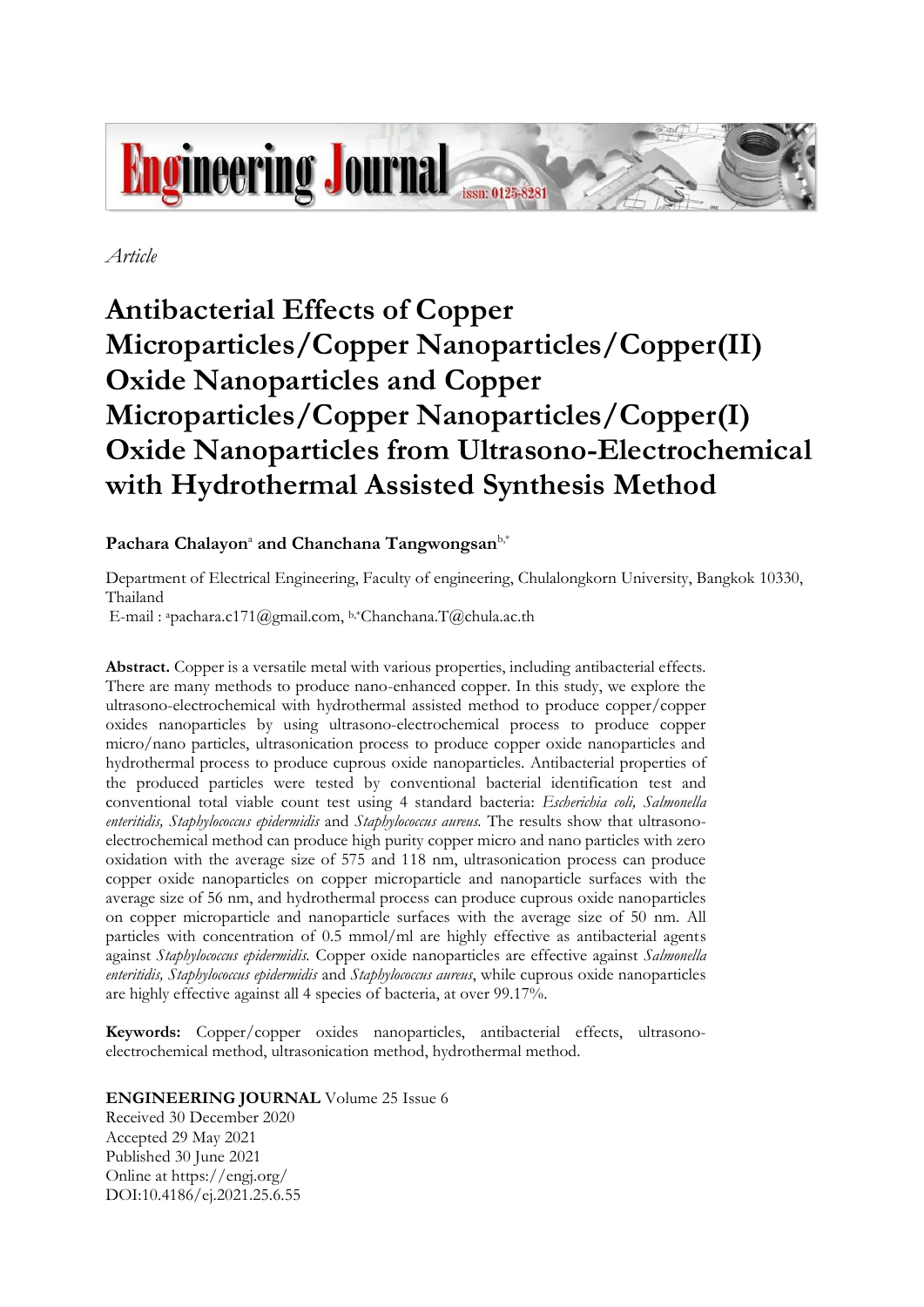# **1. Introduction**

Copper (Cu) is a versatile material due to their various characteristics, including high conductivity, recyclability, and reactivity [1]. Copper is commonly used as electrical conductors, structure supporters, molds, water purifiers, and fertilizers [2-5]. Moreover, copper oxides, including copper(II) oxide (CuO) and copper(I) oxide (Cu<sub>2</sub>O) are applied as semiconductors, antibacterial agents and chemical catalyzers [6].

Due to the development of nanotechnology, properties of copper and copper oxides in nanomaterial forms are continuously investigated. Copper nanoparticles (CuNPs) are described as particles with the size of 100 nm or less [7-9]. The CuNPs retain their electrical conductivity, but enhance the recyclability and chemical reactivity properties. At ambient conditions, CuNPs agglomerate but still retain all their nano-enhanced properties. Enhanced properties of copper oxides nanoparticles (CuONPs and Cu2ONPs) are accelerated chemical reactions and antibacterial properties.

The antibacterial effects and applications of copper and copper compounds have been extensively investigated over the past decade. It has been found that copper and copper compounds are oligodynamic. A very small amount of them is capable of causing harmful effects to bacterial cells, known as 'contact killing', initiated by the release of copper ions from the copper surface. Membrane degradation and toxicity of copper are the two main mechanisms that cause damage or even death to the bacterial cells.

Membrane degradation is considered the initial effect of copper and copper oxides on the bacterial cells. Pure copper and copper oxides are capable of releasing ions to the environment. The positively charged copper ions can readily bind to the negatively charged molecules on the bacterial outer membrane. This disrupts the membrane functions and causes membrane degradation of both gram negative and gram positive bacteria.

Copper is an essential trace element for most living organisms, a small amount of copper ion is required for many metabolic activities of the bacterial cells. Many bacteria species use some mechanisms to transport extracellular copper ions into the cell. In normal condition, low level of copper ions can be maintained through Cu homeostasis mechanisms. However, at high level, copper ions can cause harmful effects to the bacterial cells.

There are several pathways for copper ions to enter the bacterial cells: the ions can bind with membrane transporters and being transported into the cell via some ion transport mechanisms or nano-sized copper ions can be imported via an outer membrane porin [10, 11]. Membrane damage also provide a way for copper ions to enter the cell.

Once copper ions are in the cell, CuO produces reactive oxygen species or ROS, e.g., hydroxyl ions and superoxides, through Fenton-like reaction. ROS play a significant role in the homeostasis of the cells. In normal condition, the cells maintain ROS at low and stationary levels. However, at high level, ROS impair lipids, proteins, and nucleic acids, causing genetic materials degradation, cell circulation interruption and cell death [11, 12].

According to Fenton-like reaction, Cu(II) ions can be reduced to Cu(I) ions by hydroxyl ions and superoxides from cell components. The Cu(I) ions damage the metabolize enzyme by binding to the intracellular proteins, e.g., to the disulfide group of respiratory enzymes of cell membrane, leading to cell respiratory arrest and genetic materials degradation [10, 13, 14].

The antibacterial properties of copper microparticles (CuMPs), copper nanoparticles (CuNPs), copper(II) oxide microparticles (CuOMPs) and copper(II) oxide nanoparticles (CuONPs) are similar to those of silver nanoparticles (AgNPs), but copper is more abundant and less expensive. There are many methods to synthesize copper and copper(II) oxide particles. Chemical reaction methods are the most studied as there are various factors (e.g., the temperature or the pH of the solution) to control the shape and the size of the particles [7, 8]. Most chemical reaction methods use at least one type of copper compound (CuSO<sub>4</sub>, CuCl<sub>2</sub> or Cu(NO<sub>3</sub>)<sub>2</sub>) combine with a reducing agent (ascorbic acid, oleic acid or NaBH4) and a stabilizing agent (starch, PVP, tree resins, or chitosan) or a buffer  $(H_3BO_3$  or  $C_4H_4KNaO_6)$  [8, 9, 15-21]. The size of the obtained copper particles ranges from 37 nm to 150 nm. However, these methods always use toxic precursors or produce toxic wastes such as hydrochloric acid or sulfuric acid [9, 19, 21].

There are alternative methods for the synthesis of copper nanoparticles including wire explosion technique, photochemical method and ultrasono-chemical method. The wire explosion technique uses high energy pulse electrical discharge to explode copper wires. Although this technique uses no chemical reaction, it requires high voltage electricity and complicated synthesis equipment [22, 23]. The photochemical method uses YAG laser on copper pieces dipping in a solvent (a mixture of water, ethanol and/or acetone). This method can produce high purity CuNPs [24-26]. However, a high energy light source and complicated equipment are required. The ultrasonochemical method applies the ultrasonication to assist chemical reactions in the solution of a copper salt and a reducing agent. This accelerates the chemical reactions, hence increases the production of CuNPs. This technique requires low-cost materials and simple experimental equipment, but the CuONPs are also produced from the soluble oxygen in the solution which lowers the purity of the obtained CuNPs [27, 28]. However this CuONPs can be used to produced Cu<sub>2</sub>ONPs using the hydrothermal process [29, 30].

In this study, we investigate the antibacterial properties of the copper micro/nano particles and the copper oxides nanoparticles we synthesized using ultrasono-electrochemical method. The CuONPs in this study were produced by the ultrasonication process and the Cu2ONPs in this study were produced by the hydrothermal process. The advantage of these methods is that no toxic substances are used or produced. The properties of the copper and the copper oxides particles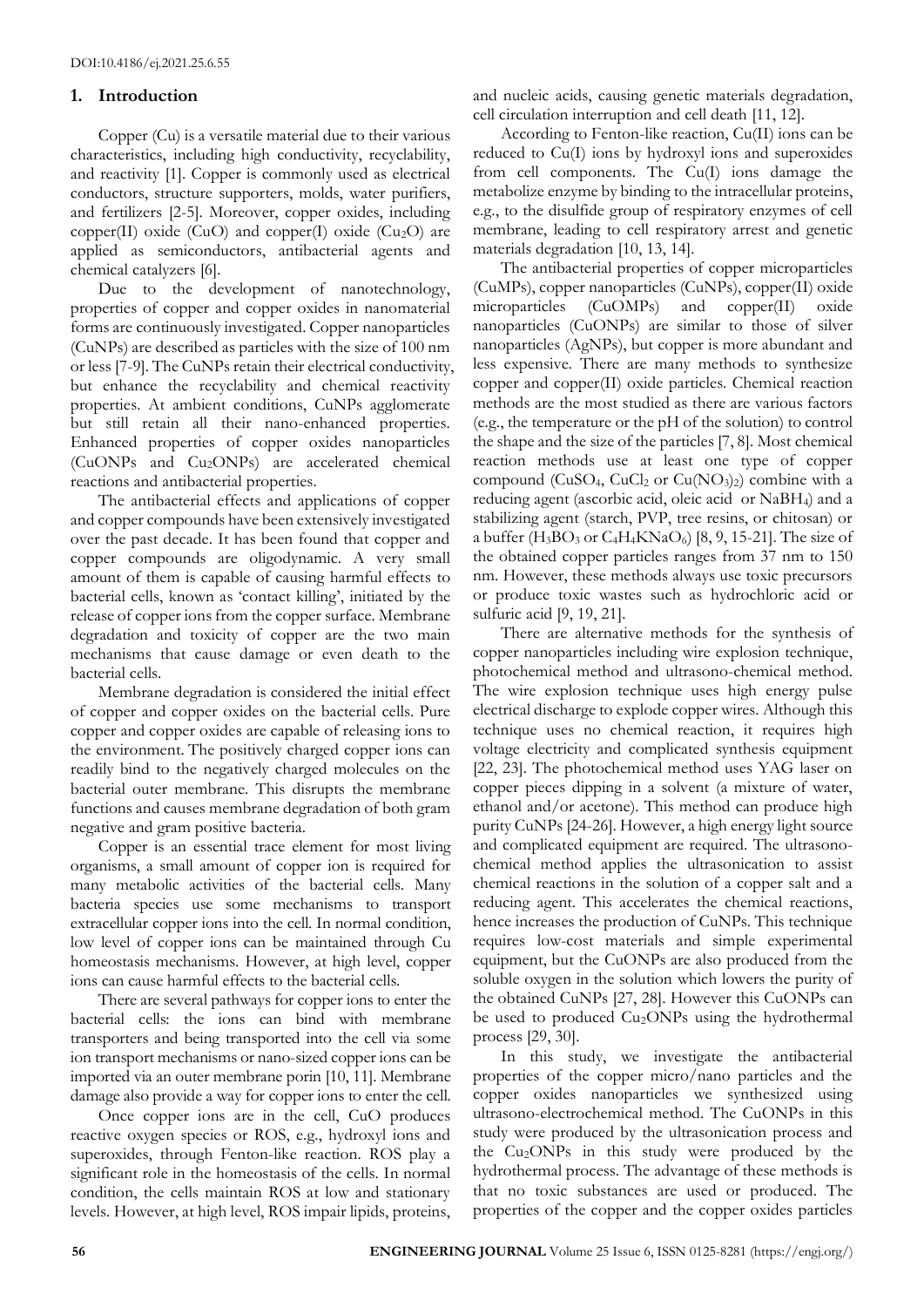were determined using scanning electron microscopy (SEM), and energy dispersive x-ray spectrometry (EDS). The antibacterial properties were tested by conventional bacterial identification test and conventional bacterial viable count test using 4 ATCC standard bacteria: *Escherichia coli, Salmonella enteritidis, Staphylococcus epidermidis*  and *Staphylococcus aureus.*

# **2. Materials and Methods**

#### **2.1. Synthesis of CuMPs and CuMPs/CuNPs**

The electrochemical system for synthesizing CuMPs and CuMPs/CuNPs is composed of two electrodes partly submerged into the electrolyte. The electrolyte was prepared using a mixture of 10 mmol of ascorbic acid, 2 mg of gum arabic and 200 ml of deionized water (type II DI water). The solution was thoroughly stirred for 5 minutes and then put in a 250 ml airtight beaker and maintained under ambient conditions for 1 hour. All the chemical reagents in this experiment are analytical grade without further purification. A copper rod (as the anode) and a tungsten rod (as the cathode) were used as the electrodes in this electrochemical system.

The synthesis of CuMPs was performed by applying a DC voltage of 0.75 V to the electrodes for 6 hours under ambient conditions. For CuMPs/CuNPs, the synthesis was performed under ambient conditions by applying a DC voltage of 0.75 V to the electrodes for two hours and 20 minutes during which ultrasonication (35W and 42 kHz) was also applied for 30 minutes, rested for 5 minutes and was repeated 4 times during the synthesis.

# **2.2. CuMPs/CuNPs/CuONPs and CuMPs/CuNPs /Cu2ONPs**

To synthesize CuMPs/CuNPs/CuONPs, the suspended CuMPs/CuNPs were separated from the electrolyte by sedimentation and 50 ml of DI water was added into a 250 ml beaker. The beaker of CuMPs/CuNPs were ultrasonicated for 1 hours 45 minutes until the color of the solution changed from pink to dark brown as shown in Fig. 1(c). To synthesize CuMPs/CuNPs/ Cu<sub>2</sub>ONPs, the suspended CuMPs/CuNPs/CuONPs were heated at 100ºC for two hours until the color of the solution changed from dark brown to yellow (CuMPs/CuNPs/Cu2ONPs), as shown in Fig. 1(d).



Fig. 1. From the left to right (a) CuMPs (b) CuMPs/CuNPs (c) CuMPs/CuNPs/CuONPs and (d) CuMPs/CuNPs/Cu2ONPs.

#### **2.3. Antibacterial Test**

Antibacterial properties of 0.5 mmol CuMPs, 0.5 mmol CuMPs/CuNPs, 0.5 mmol CuMPs/CuNPs/ CuONPs and 0.5 mmol CuMPs/CuNPs/Cu2ONPs were tested using conventional bacterial identification test and conventional total viable count test [31] using 4 standard bacteria (McFarland Standard No. 0.5 of  $1.5 \times 10^8$ colonies forming unit per ml (CFU/mL) for each standard bacterium). *Escherichia coli* (*E. coli*, ATCC 22922), *Salmonella enteritidis (S. enteritidis*, ATCC 24213) *Staphylococcus epidermidis* (*S. epidermidis,* ATCC 12228), and *Staphylococcus aureus* (*S. aureus,* ATCC 25293) were used as two gram negative and two gram positive bacteria representatives, respectively.

In this research, related equipment was sterilized before testing in order to prevent any contamination. The broth was prepared using a mixture of 1 g of peptone water, 1 g of sodium chloride (NaCl) and 1 l of deionized water. The agar was prepared using a mixture of 17.54 g of tryptone glucose yeast agar (OXOID™) and 1 l of deionized water.

# Conventional bacterial identification test

The bacterial solutions were prepare using the mixture of 1 ml of standard bacteria, 0.5 mmol of antibacterial agent (in 1 ml solution) and 1 ml of deionized water. The 1 ml of bacterial solutions were mixed into the 9-ml broth.

This specimen was then poured into a prepared agar petri-dish for bacterial culture. The sample was incubated at 37°C for 24 hrs. After incubation, the specimen was observed for the growth of the bacterial colony. The purpose of this test is to screen the potential bactericidal activity of the agent before continuing the test for quantitative result in the next procedure.

#### Conventional total viable count test

For the conventional total viable count test, the control sample was prepared by mixing 1-ml of each specimen with 9-ml broth. The samples were prepared at different concentrations by the ten-fold serial dilution. After dilution, the 0.1 ml of each specimen were cultured onto the agar surface. The samples were incubated at 37°C for 24 hrs. After the incubation, the samples with the bacterial colonies ranged from 25–250 colonies were set as the final dilution. The ten-fold serial dilution is presented in Fig. 2.

The number of bacterial colonies were counted and determined as the total viable cells following Eq. (1).

$$
v = n \times 10^{(1+dt)} \tag{1}
$$

where

 $v =$  the total viable cells  $n =$  the number of colonies

 $dt = dilution time(s)$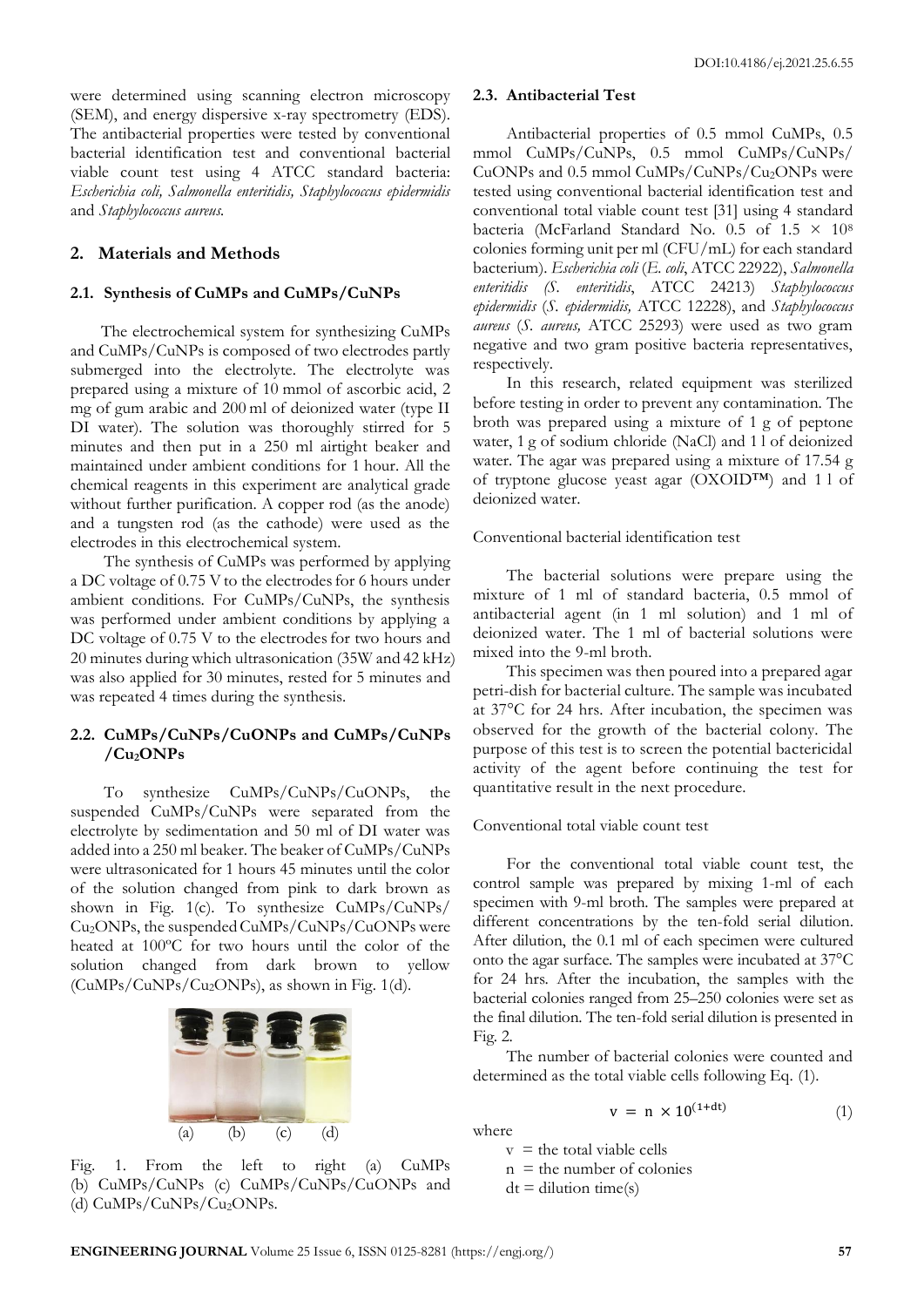

conventional total viable count.

The value of the total viable cells is used to determine the percent reduction of bacteria following Eq. (2)

% red = 
$$
\frac{v}{1.5 \times 10^8} \times 100\%
$$
 (2)

where

 $%$  red = the percent reduction of bacteria

 $v =$  the total viable cells

#### **2.4. Scanning Electron Microscopy (SEM) and Energy Dispersive Spectrometry (EDS)**

The obtained copper and copper oxides particles were analyzed using SEM/EDS system (Scanning Electron Microscopes SU3900, Hitachi™). The samples were prepared by spreading the obtained particles on the surface of pure graphite substrates. SEM with the magnification of  $\times$ 10,000 to  $\times$ 50,000 using the applied voltage of 5–20 keV was used to analyze the shape and the size of the obtained copper particles. EDS was used to analyze the elemental composition of the surface of the sample.

#### **3. Result and Discussion**

# **3.1. Characteristic of CuMPs, CuMPs/CuNPs, CuMPs/CuNPs/CuONPs and CuMPs/CuNPs /Cu2ONPs**

Figure 3 shows the scanning electron micrographs (SEM) and the energy dispersive spectrograms (EDS) of CuMPs, CuMPs/CuNPs, CuMPs/CuNPs/CuONPs and CuMPs/CuNPs/Cu2ONPs. The CuMPs were formed into complete microscale crystals as shown in Fig. 3(a). From Fig. 4(a), the overall histogram reported the size of copper particles ranges from of 300–1,500 nm with normal distribution. The average particle size of CuMPs was 1,022 nm. This process produced no copper oxides because the ascorbic acid acted as an antioxidant agent, preventing the oxidation reaction. The EDS in Fig. 3(a) shows that this copper particle synthesis method yielded high purity copper with zero oxidation.

For CuMPs/CuNPs, the CuMPs were formed into complete crystals and the CuNPs were formed as clusters

separated from CuMPs as shown in Fig. 3(b). The overall histogram reported that the particle size ranges from 50– 1,000 nm with double-normal distribution. The average particle sizes of CuMPs and CuNPs were 575 and 118 nm, respectively. The result suggested that the ultrasonication process in this synthesis method caused a mechanical disturbance to the solution, which reduced the size of the CuMPs and initiated the formation of the CuNPs. From Fig. 3(b), the EDS shows that this synthesis method also yielded high purity copper with zero oxidation.

For the CuMPs/CuNPs/CuONPs, the scanning electron micrographs showed that the copper particles were formed as defected face-centered cubic and CuONPs were formed as particle clusters on the surface of CuMPs and CuNPs. The average particle sizes of CuMPs, CuNPs and CuONPs were 575, 92 and 56 nm, respectively. The carbon peak in Fig. 3(a), (b), (c) and (d) represented the graphite substrate that the particles were attached to as the method of using SEM. By neglecting the carbon weight ratio, the copper weight ratio and the oxygen weight ratio of CuMPs/CuNPs/CuONPs were 91.8% and 8.2%, respectively. In this process, the ultrasonication increased the rate of the oxidization of the suspended CuMPs and CuNPs at the CuMPs and CuNPs surfaces. Because of the high reactivity of the CuNPs, the CuONPs were formed at a rapid rate on the surface of CuMPs and CuNPs clusters.

For the CuMPs/CuNPs/Cu<sub>2</sub>ONPs, the scanning electron micrographs showed that the copper particles were formed as defected face-centered cubic and Cu<sub>2</sub>ONPs were formed as particle clusters on the surface of CuMPs/CuNPs. The average particle sizes of CuMPs, CuNPs and Cu2ONPs are 568, 81 and 50 nm, respectively. By neglecting the carbon weight ratio, the copper weight ratio and oxygen weight ratio of CuMPs/CuNPs /Cu2ONPs were 87.3% and 12.7%, respectively. During the hydrothermal process, more CuONPs are produced and transformed into  $CuO<sub>2</sub>NPs$ . Some of the  $CuNPs/Cu<sub>2</sub>ONPs$  cluster were observed as they were broken off from the surface of the CuMPs.

In this research, we synthesized CuMPs/CuNPs under ambient conditions (25°C, 1 atm) using electrochemical and ultrasonication method. A pure copper electrode (anode) was used to supply copper ions (Cu2+) and a pure tungsten electrode was used as a cathode. Ascorbic acid  $(C_6H_8O_6)$  was used as a reducing agent and gum arabic was used as a stabilizer. The chemical reaction is presented in Eq. (3)

$$
Cu^{2+} + C_6H_8O_6 \rightarrow Cu_{(s)} + C_6H_6O_6 + H_2
$$
 (3)

From Eq. (3), this chemical reaction produces CuMPs/CuNPs in the solution. Gum arabic was added to reduce the mobility of the copper ions and the electrons in the solution, hence more suspended nanoparticles were maintained. Ultrasonication was used to accelerate the rate of reaction, causing rapid formation of CuMPs/CuNPs. The remaining ascorbic acid in the solution prevented the pure form of the suspended copper particles in the solution from becoming copper oxides (CuO and Cu<sub>2</sub>O)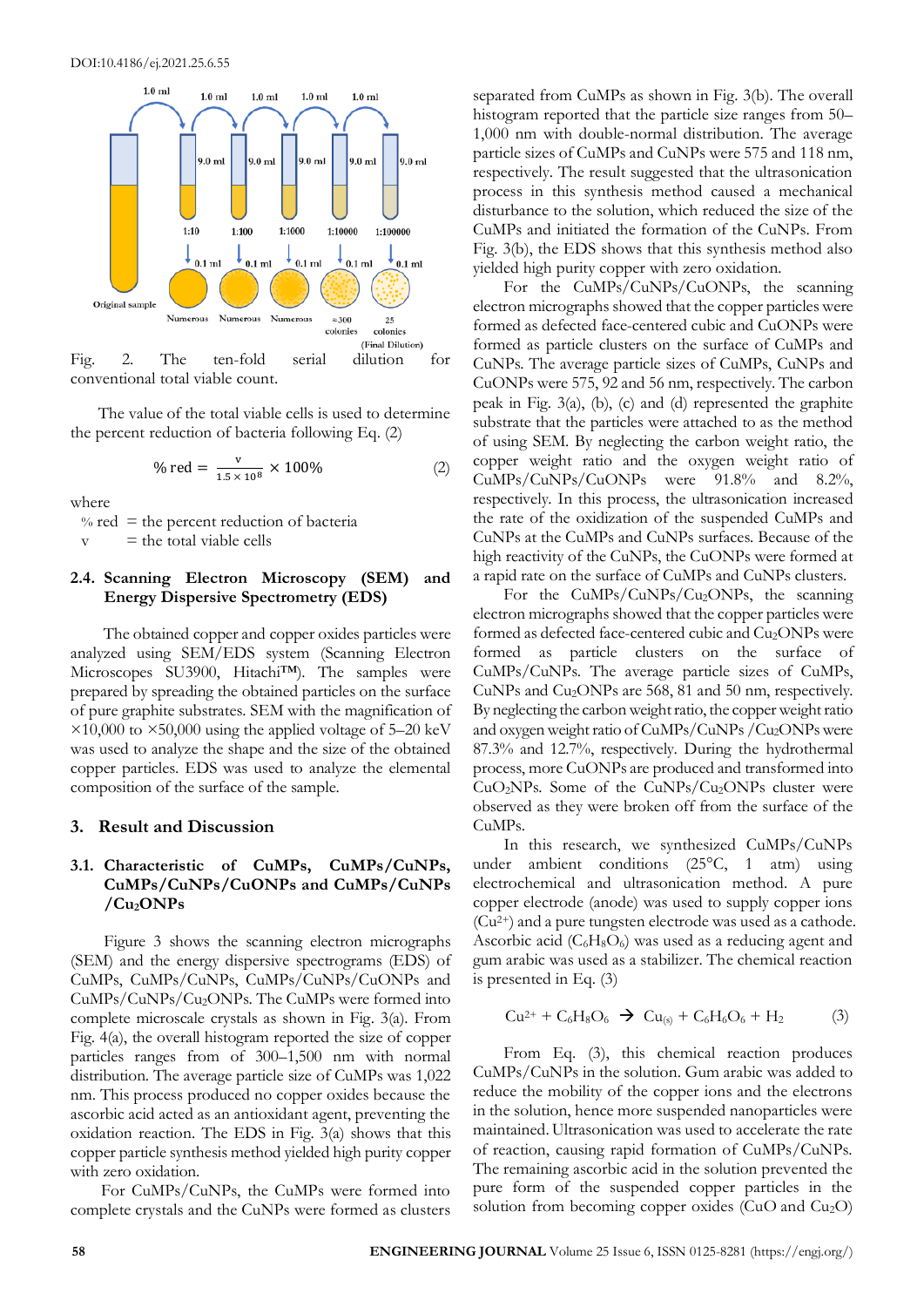[32-37]. The production of copper oxides is presented in Eq. (4) and (5).

$$
2Cu_{(s)} + O_2 \rightarrow 2CuO \tag{4}
$$

$$
4Cu_{(s)} + O_2 \rightarrow 2Cu_2O \tag{5}
$$

According to Eq. (4), CuO formed in the solution at room temperature came from the copper particles and the soluble oxygen. However, this research showed that the ultrasonication greatly increased the oxidation reaction by inducing mechanical vibration, causing a large amount of CuONPs to form at the surface of CuMPs and CuNPs

within a relatively short period of time (1 hours 45 minutes). CuMPs/CuNPs/CuONPs contained more surface area hence they can induce more chemical reactions.

In a low oxygen environment, Cu<sub>2</sub>O tends to form instead of CuO as shown in Eq. (5). This study showed that by increasing the temperature of the solution,  $Cu<sub>2</sub>ONPs$ can be formed. This suggested that, in the beginning of the hydrothermal process, the heat from the process increased the oxidation reaction, thus more CuO was formed. However, as the temperature increased higher, the oxygen solubility of the solution decreased, causing the CuO in the solution to be transformed into Cu<sub>2</sub>O.



(d) CuMPs/CuNPs/Cu2ONPs

Fig. 3. The SEM and EDS of (a) CuMPs, (b) CuMPs/CuNPs,(c) CuMPs/CuNPs/CuONPs, and (d) CuMPs/CuNPs/Cu2ONPs.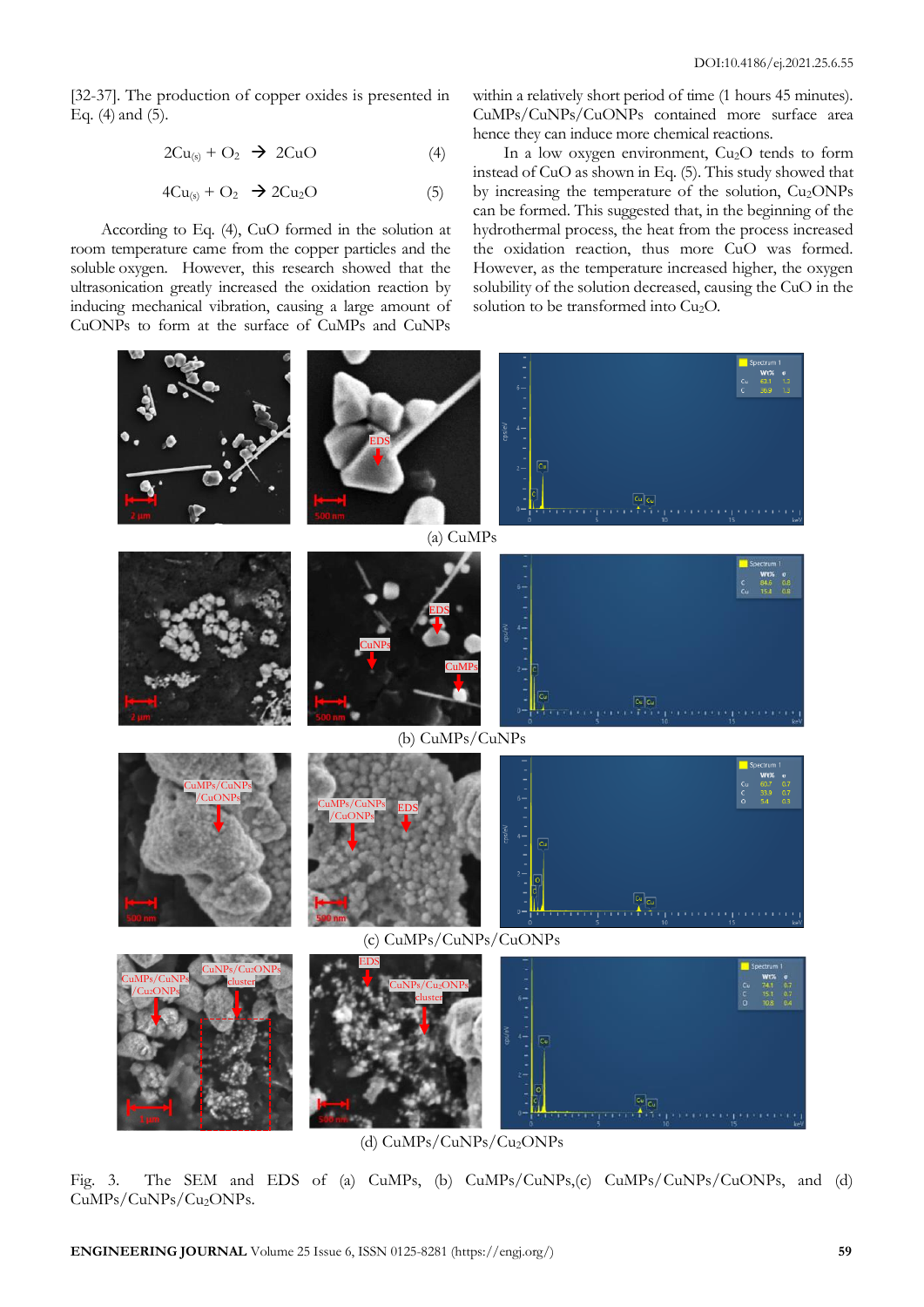

Fig. 4. The particle size distribution of (a) CuMPs, (b) CuMPs/CuNPs, (c) CuMPs/CuNPs/CuONPs, and (d)

#### **3.2. Antibacterial Efficacy**

CuMPs/CuNPs/Cu<sub>2</sub>ONP.

The results from the conventional bacterial identification tests are shown in Table 1.

According to Table 1, bacterial growth was found in all specimen with varying numbers. Uncountable colonies were found on all bacterial samples in DI water, CuMPs, and CuMPs/CuNPs.

In DI water, the bacterial colonies of *E. coli, S. enteritidis, S. epidermidis* and *S. aureus* were formed on the agar surface as the opaque biofilm. In CuMPs/CuNPs/ CuONPs, the remaining bacterial colonies of *E. coli, S. enteritidis, S. epidermidis* and *S. aureus* decreased to a moderate number. In CuMPs/CuNPs/Cu2ONPs, the remaining bacterial colonies of *E. coli, S. enteritidis, S. epidermidis* and *S. aureus* decreased to a smaller number than that of the CuMPs/CuNPs/CuONPs.

This study showed that the copper oxides particles tended to be more effective antibacterial agents compared to the pure form of copper particles. However, the information obtained from this study was not

quantitatively precise enough to indicate the effectiveness. To obtain quantitative data, conventional viable count tests were performed. The results from the conventional viable count tests are shown in Table 2.

According to Table 2, the antibacterial effect of the 0.5 mmol/ml CuMPs, shown as the percent reduction of bacteria (%reduction), from the highest to the lowest were *S. epidermidis* (97.33%), *S. enteritidis* (92.00%), *E. coli* (87.78%) and *S. aureus* (73.33%). The antibacterial effect of the 0.5 mmol/ml CuMPs/CuNPs from the highest to the lowest were *S. epidermidis* (98.67%), *S. enteritidis*  (96.00%), *E. coli* (94.00%) and *S. aureus* (46.67%). The antibacterial effect of the 0.5 mmol/ml CuMPs/CuNPs/CuONPs from the highest to the lowest were *S. enteritidis* (99.55%), *S. epidermidis* (98.14%), *S. aureus*  (96.00%) and *E. coli* (94.00%). The antibacterial effect of the 0.5 mmol/ml CuMPs/CuNPs/Cu2ONPs from the highest to the lowest were *S. enteritidis* (99.99%), *S. epidermidis* (99.60%), *E. coli* (99.40%) and *S. aureus*  (99.17%). The results suggested that CuMPs and CuMPs/CuNPs are very effective antibacterial agents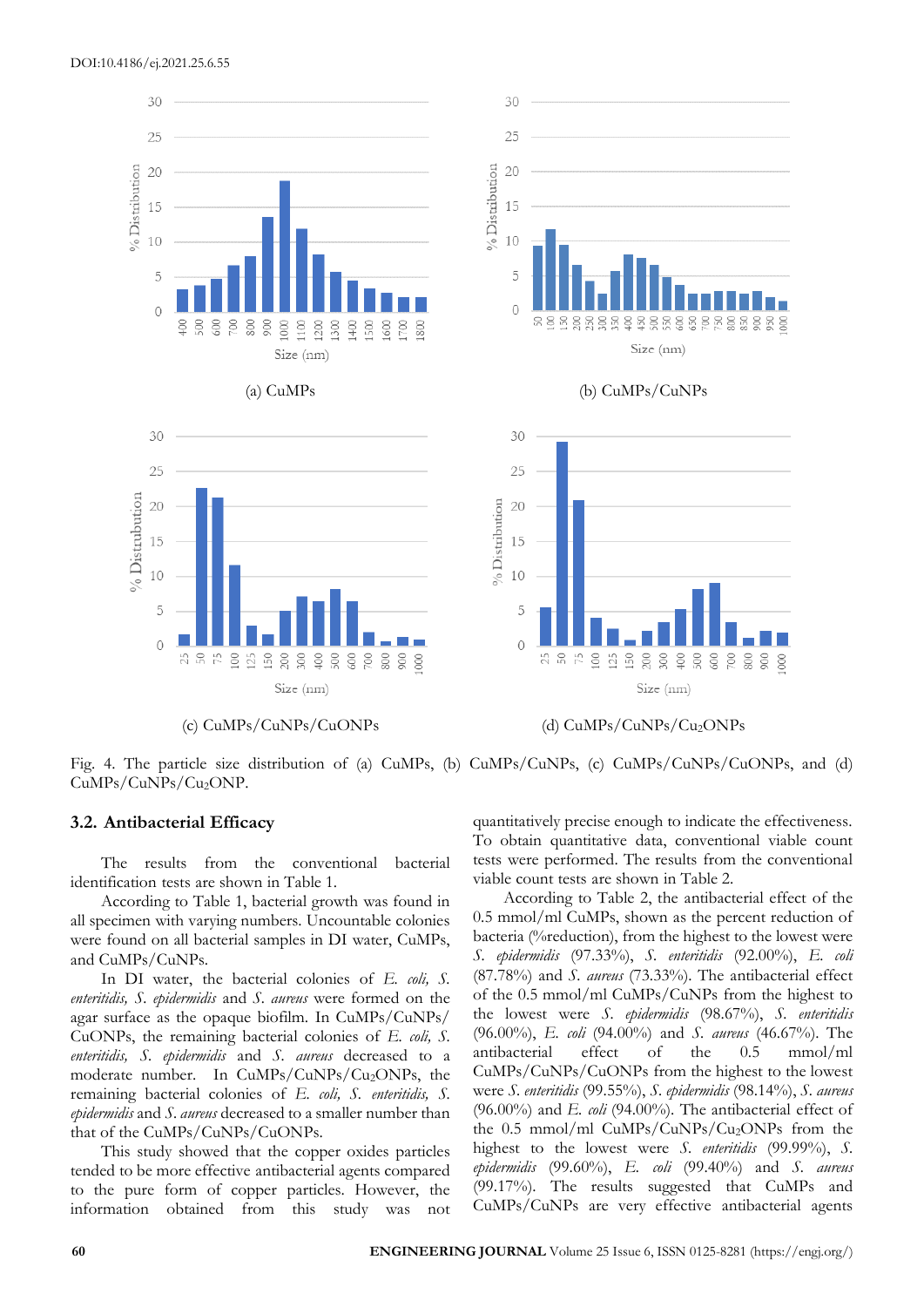against *S. epidermidis* and *S. enteritidis*, but they are less effective against *E. coli* and *S. aureus.* CuMPs/CuNPs /Cu2ONPs are the most effective antibacterial agents in

this study, since the %reduction from all 4 bacteria are higher than 99.17%

Table 1. Result from the conventional bacterial identification test.

|                                                          | Bacteria remaining order      |                                          |                             |                                  |
|----------------------------------------------------------|-------------------------------|------------------------------------------|-----------------------------|----------------------------------|
| Specimen                                                 | Gram negative                 |                                          | Gram positive               |                                  |
| $(0.5 \text{ mmol } / \text{ml})$                        | Escherichia                   | Salmonella                               | Staphylococcus              | Staphylococcus                   |
|                                                          | $\text{coli}$<br>(ATCC 22922) | enteritidis<br>(ATCC 24213)              | epidermidis<br>(ATCC 12228) | aureus<br>(ATCC 25293)           |
| DI water (control)                                       | $\epsilon$ edi                | Salmonella<br>conford                    | Stap 0                      | stap E<br>combiol<br>FI<br>da nn |
| <b>CuMPs</b>                                             | Godi                          | Salmmeller                               | <b>Starp()</b>              | Oguti.                           |
| CuMPs/CuNPs                                              | 6001<br>$\overline{2}$        | Salmuella<br>$\mathcal{D}_{\mathcal{L}}$ | $\frac{37240}{2}$           | Stape                            |
| $\mathrm{CuMPs}/\mathrm{CuNPs}/$<br>CuONPs               |                               |                                          | And G                       | $\text{Exp}(3)$                  |
| $\mathrm{CuMPs}/\mathrm{CuNPs}/$<br>Cu <sub>2</sub> ONPs |                               |                                          |                             |                                  |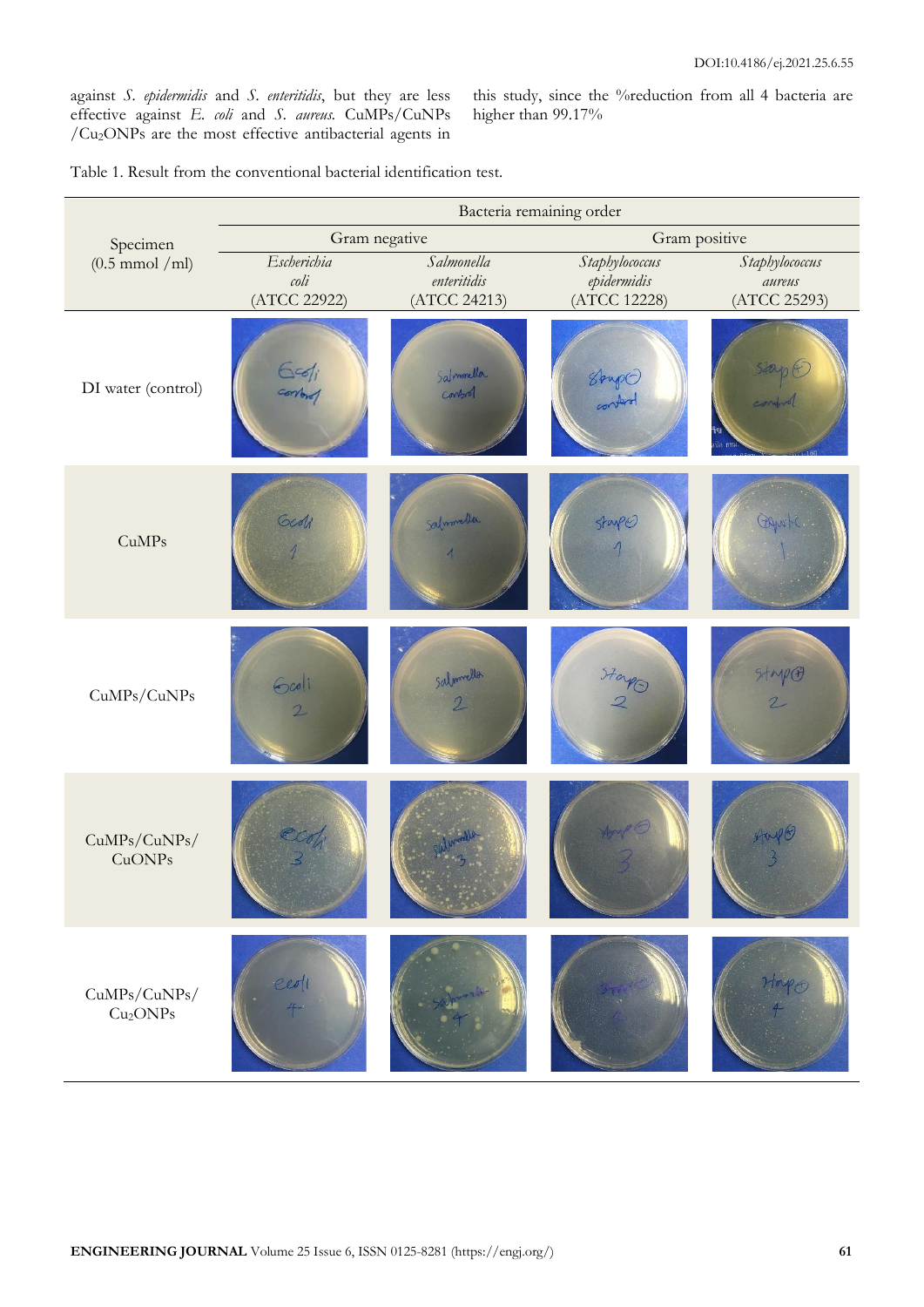Table 2. result from the conventional viable count test.



By comparing the pure form of copper, CuMPs/CuNPs exhibit higher antibacterial effects than CuMPs. The nano-sized copper formed on the surface of CuMPs provide more surface area thus enhanced the ion activities of the particles.

The bacterial identification tests and the viable count tests showed that CuMPs/CuNPs/CuONPs and CuMPs/CuNPs/Cu2ONPs are more effective against bacteria than CuMPs and CuMPs/CuNPs. Comparing the pure form coppers to the oxide forms, the result showed that both oxide forms are more effective against all 4 species of bacteria. This could be caused by the different ability to release the copper ions from the different oxidation-states of copper. In order for the pure form

coppers to release ions, they need to be oxidized first. Furthermore, the average sizes of both oxide forms in our study are much smaller than the pure form coppers as shown in Fig. 3 and Fig. 4.

According to Fig. 3(c), the CuONPs was formed on the surface of CuMPs/CuNPs, which increased the surface area of the particles. The increased surface area of the particles enhanced their antibacterial effects by increasing of redox chemical activity and increased their ability to released copper ions. The proper concentration level of copper ions and the susceptibility of the bacteria to the ions can cause the cell membrane degradation and allow more dissolved copper ions to enter the cell. In this study, all bacteria we used are aerobic bacteria. The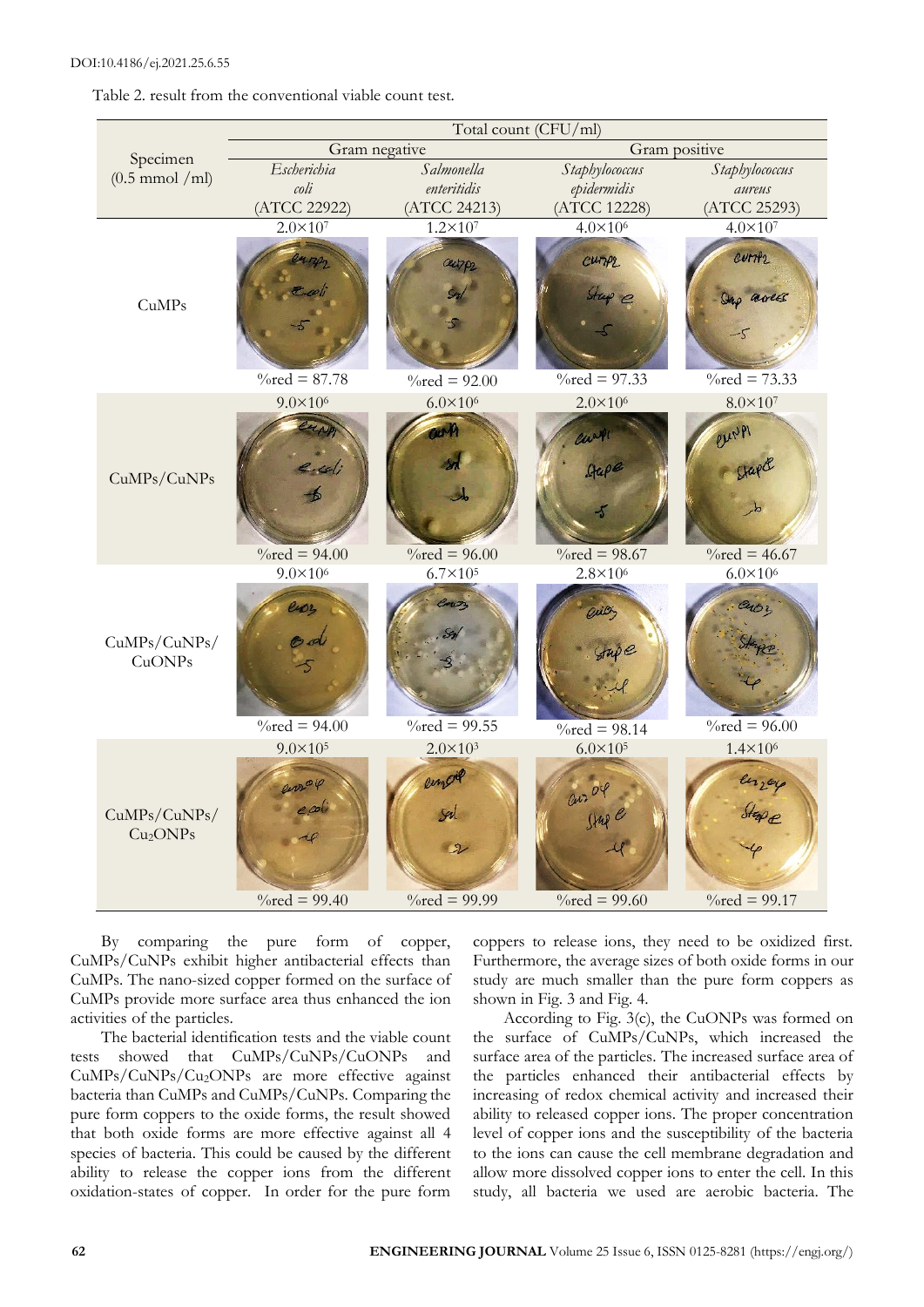increase amount of Cu2+ and CuO that enter the cell, in aerobic conditions, produces high concentration of ROS. This results in higher oxidative stress causing an increase in the number of dead cells [10, 13, 14, 38].

Several study suggests that the Cu<sub>2</sub>ONPs and the CuONPs can release  $Cu^+$  and  $Cu^{2+}$  [14]. The  $Cu^{2+}$ significantly increased oxidative stress by producing more ROS and the Cu<sup>+</sup> can bind to the intracellular proteins much better than Cu2+ do. This study shows that, the aerobic bacteria are highly vulnerable to CuONPs and Cu2ONPs because of the high level of the released copper ions and the high level of ROS in the bacterial cells. As such, we speculated that copper oxide particles are more effective as bactericide compare to pure copper particles.

In this study, CuMPs/CuNPs/Cu2ONPs were shown to be more effective antibacterial agent than CuMPs/CuNPs/CuONPs against all 4 bacteria species. According to Fig.  $3(d)$ , the CuNPs/Cu<sub>2</sub>ONPs that detached from CuMPs/CuNPs/Cu2ONPs cluster increased the contact surface area and cuprous ionization. Cuprous ions are unstable, highly diffusible, and capable of penetrating through the bacterial cell membrane. Some studies suggested that cuprous ions deactivate bacterial cell membrane by denaturing cell membrane protein, and by destabilizing the environment [6, 13, 14].

In our experiment, The CuONPs were transformed into Cu2ONPs on surface CuMPs/CuNPs, the process for synthesizing Cu2ONPs is an additional process to the synthesis of CuONPs. The oxidizing period for the synthesis of CuMPs/CuNPs/Cu2ONPs was longer than the synthesis of CuMPs/CuNPs/CuONPs therefore the proportion of oxygen in Cu<sub>2</sub>ONPs was much higher than that of CuONPs.

Some study suggests that the different antibacterial effects against gram positive and gram negative bacteria were speculated as they have different cell structures and ion transport mechanisms. In order to survive, the bacteria must be able to adapt to defend themselves using the innate immune system mechanisms. Some bacteria could adapt the copper resistance by the control of homeostasis. There are three copper resistance mechanisms: (i) sending copper outside of the cell using copper-ATPase pumps and resistance-nodulation-cell division (RND) pumps (ii) reducing the effects of copper in the cell using copperbinding metal chaperone (iii) transforming more toxic form of copper  $(Cu^+)$  into less toxic form  $(Cu^{2+})$  by oxidation. The copper-ATPase pumps and copper-binding metal chaperone are found in both gram positive and gram negative. The RND mechanism primarily found in gram negative bacteria but less common in gram positive bacteria. The reducing copper toxicity mechanisms are found only in gram positive bacteria [10, 14].

Antibacterial mechanisms of both copper oxides and pure copper (CuMPs and CuMPs/CuNPs) are similar as they consist of membrane degradation and toxicity of copper from the copper ions (Cu(I) ions and Cu(II) ions). Copper oxides can readily release copper ions in negatively charged environment (e.g., bacterial proteins) but pure copper need to be oxidized first in order to released

copper ions. This oxidation process required either oxidizing agents or energy, thus pure copper may require longer time to provide antibacterial effects compare to copper oxides.

The antibacterial tests we used were performed within 24 hrs. During this period of time, the pure coppers may release less copper ions than the copper oxides do. Therefore, in this study, the pure coppers appeared to be less effective in killing bacteria than the copper oxides.

Different species of bacteria may use different copperuptake mechanisms, contain different biomolecules and have different copper resistance mechanisms. Thus, they respond differently to copper and its compounds which in turn reflect on the differences in the effectiveness of the antibacterial agents.

In this study, CuONPs and Cu<sub>2</sub>ONPs were shown to be highly effective against both gram negative and gram positive bacteria. However, our test results show no difference in the effectiveness against gram negative and gram positive specimens. To date, there is no conclusive reports on the copper resistance of each bacterial group, and the exact effect of Cu<sup>+</sup> and Cu<sup>2+</sup> on cell proteins and intracellular genetic materials. In our study, there is no difference between gram positive and gram negative bacteria in their resistance to copper. This suggests that copper in its nano enhanced form is more effective antibacterial agent because of its size, shape, and its oxidation state. The CuMPs/CuNPs/Cu2ONPs are shown to be more effective than CuMPs/CuNPs /CuONPs, which suggested that the smaller size and the higher chemical activity of the  $Cu<sub>2</sub>ONPs$  may play a very important role in increasing the antibacterial potency of the material.

#### **4. Conclusions**

Ultrasono-electrochemical with hydrothermal assisted method is a green and effective method for the production of nano enhanced copper and copper oxides particles for antibacterial applications since this method neither requires nor produces toxic substances and can be performed within a relatively short period of time (less than 6 hours). Comparing CuMPs, CuMPs/CuNPs, CuMPs/CuNPs/CuONPs and CuMPs/CuNPs/ Cu2ONPs, the CuMPs/CuNPs/Cu2ONPs are the most effective antibacterial agent in this research. Copper oxides exhibit immediate antibacterial effect since they can readily release copper ions. However, pure form coppers may provide delay antibacterial effects because they need to be oxidized first in order to release ions. Further studies about their effects on other species of microbes such as virus and fungi for the development of a broad-spectrum disinfectant, and other applications of these materials, such as electrodeposition of CuONPs and Cu<sub>2</sub>ONPs on a surface of a conductor, are suggested.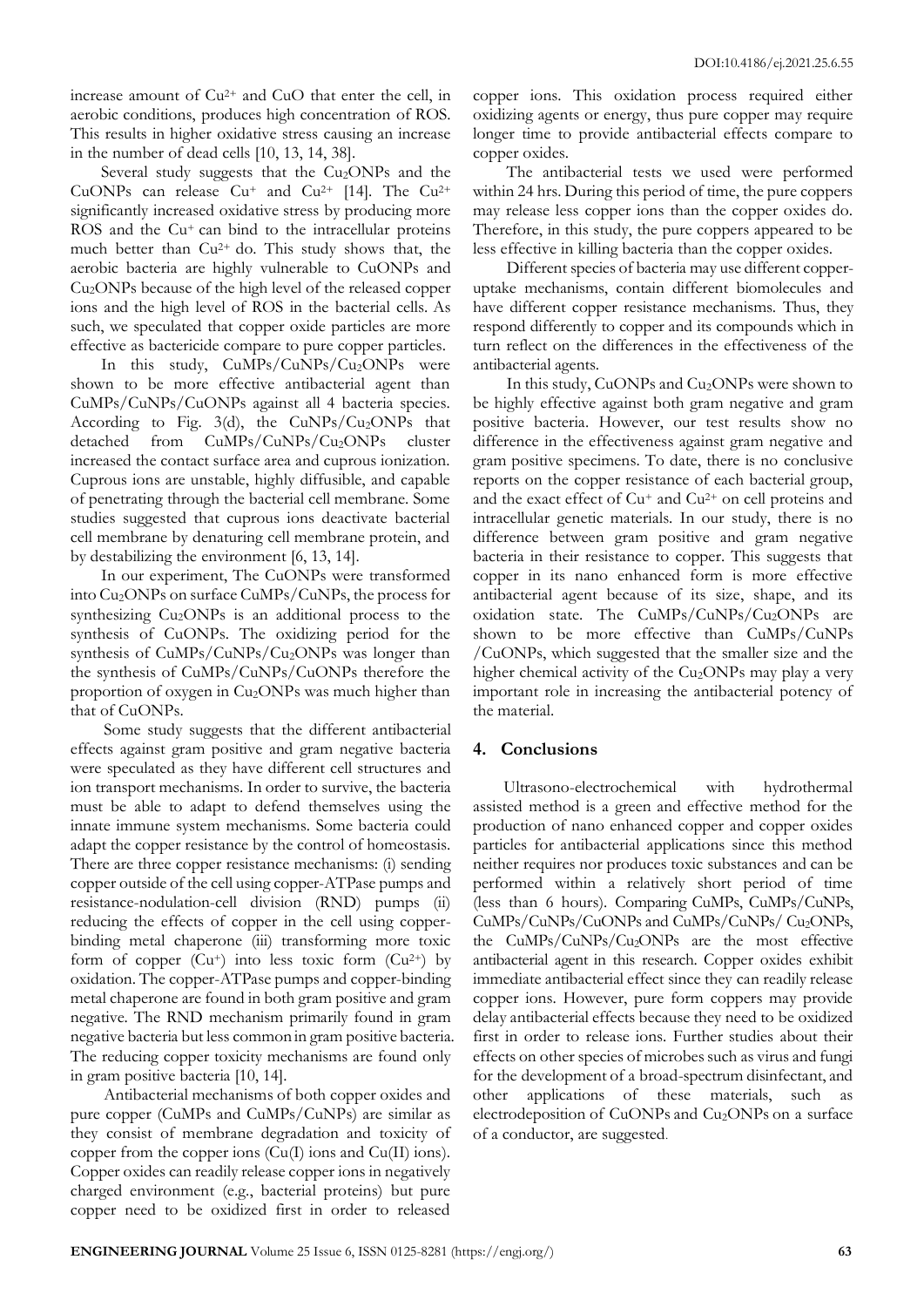# **Acknowledgement**

The authors would like to thank Ms. Sujin Chuprasert from the Department of Oral Biology Research Center, Faculty of Dentistry, Chulalongkorn University, for providing equipment and assistance. We are grateful to Mr. Pongthai Boonkam from the Faculty of Veterinary Science, Chulalongkorn University, for providing conventional total viable count. We also would like to thank Mr. Thavorn Suwannakij from the Department of Electrical Engineering, Faculty of Engineering, Chulalongkorn University, for valuable advice and machineries. This research is financially funded by the Chulalongkorn University Graduate School Thesis Grant.

# **Reference**

- [1] R. Varshney, S. Bhadauria, and M. S. Gaur, "A review: biological synthesis of silver and copper nanoparticles," *Nano Biomedicine & Engineering,* vol. 4, no. 2, 2012.
- [2] S. Xiao, P. Liu, W. Zhu, G. Li, D. Zhang, and H. Li, "Copper nanowires: a substitute for noble metals to enhance photocatalytic H<sub>2</sub> generation," *Nano Letters*, vol. 15, no. 8, pp. 4853-4858, 2015.
- [3] S.-J. Joo, H.-J. Hwang, and H.-S. Kim, "Highly conductive copper nano/microparticles ink via flash light sintering for printed electronics," *Nanotechnology,*  vol. 25, no. 26, pp. 265601, 2014.
- [4] T. Oishi, K. Koyama, M. Tanaka, and J.-C. Lee, "Influence of electrolyte on an energy-saving copper recycling process using ammoniacal alkaline solutions," *Materials Transactions,* vol. 47, no. 11, pp. 2871-2876, 2006.
- [5] A. Hafeez, A. Razzaq, T. Mahmood, and H. M. Jhanzab, "Potential of copper nanoparticles to increase growth and yield of wheat," *J Nanosci Adv Technol,* vol. 1, no. 1, pp. 6-11, 2015.
- [6] B. K. Meyer *et al.*, "The physics of copper oxide (Cu2O)," *Semiconductors and Semimetals*, vol. 88, pp. 201-226, 2013.
- [7] N. D. Nikolić, K. I. Popov, L. J. Pavlović, and M. G. Pavlović, "The effect of hydrogen codeposition on the morphology of copper electrodeposits. I. The concept of effective overpotential," *Journal of Electroanalytical Chemistry,* vol. 588, no. 1, pp. 88-98, 2006.
- [8] D. Mott, J. Galkowski, L. Wang, J. Luo, and C.-J. Zhong, "Synthesis of size-controlled and shaped copper nanoparticles," *Langmuir,* vol. 23, no. 10, pp. 5740-5745, 2007.
- [9] R. Wang and H. Ruan, "Synthesis of copper nanowires and its application to flexible transparent electrode," *Journal of Alloys and Compounds,* vol. 656, pp. 936-943, 2016.
- [10] S. Meghana, P. Kabra, S. Chakraborty, and N. Padmavathy, "Understanding the pathway of antibacterial activity of copper oxide nanoparticles," *RSC advances,* vol. 5, no. 16, pp. 12293-12299, 2015.
- [11] K. L. Sundberg, "Application of materials characterization, efficacy testing, and modelling methods on copper cold spray coatings for optimized antimicrobial properties," doctoral dissertation, Worchester Polytechnic Institute, 2019.
- [12] C. Angelé-Martínez, K. V. T. Nguyen, F. S. Ameer, J. N. Anker, and J. L. Brumaghim, "Reactive oxygen species generation by copper (II) oxide nanoparticles determined by DNA damage assays and EPR spectroscopy," *Nanotoxicology,* vol. 11, no. 2, pp. 278- 288, 2017.
- [13] M. Hans, A. Erbe, S. Mathews, Y. Chen, M. Solioz, and F. Mucklich, "Role of copper oxides in contact killing of bacteria," *Langmuir,* vol. 29, no. 52, pp. 16160-16166, 2013.
- [14] M. Vincent, R. E. Duval, P. Hartemann, and M. Engels‐Deutsch, "Contact killing and antimicrobial properties of copper," *Journal of Applied Microbiology,*  vol. 124, no. 5, pp. 1032-1046, 2018.
- [15] M. I. Irshad, F. Ahmad, N. M. Mohamed, and M. Z. Abdullah, "Preparation and structural characterization of template assisted electrodeposited copper nanowires," *Int. J. Electrochem. Sci,* vol. 9, no. 5, pp. 2548-2555, 2014.
- [16] N. M. Zain, A. G. F. Stapley, and G. Shama, "Green synthesis of silver and copper nanoparticles using ascorbic acid and chitosan for antimicrobial applications," *Carbohydrate Polymers,* vol. 112, pp. 195- 202, 2014.
- [17] S. Yallappa, J. Manjanna, M. A. Sindhe, N. D. Satyanarayan, S. N. Pramod, and K. Nagaraja, "Microwave assisted rapid synthesis and biological evaluation of stable copper nanoparticles using T. arjuna bark extract," *Spectrochimica Acta Part A: Molecular and Biomolecular Spectroscopy,* vol. 110, pp. 108-115, 2013.
- [18] M. Tanghatari, Z. N. Sarband, S. Rezaee, and K. Larijani, "Microwave assisted green synthesis of copper nanoparticles," *Bulgarian Chemical Communications,* pp. 347-352, 2017.
- [19] Q.-m. Liu, D.-b. Zhou, Y. Yamamoto, R. Ichino, and M. Okido, "Preparation of Cu nanoparticles with NaBH4 by aqueous reduction method," *Transactions of Nonferrous Metals Society of China,* vol. 22, no. 1, pp. 117-123, 2012.
- [20] J. Xiong, Y. Wang, Q. Xue, and X. Wu, "Synthesis of highly stable dispersions of nanosized copper particles using L-ascorbic acid," *Green Chemistry,* vol. 13, no. 4, pp. 900-904, 2011.
- [21] C. Sun, Y. Li, Z. Li, Q. Su, Y. Wang, and X. Liu, "Durable and washable antibacterial copper nanoparticles bridged by surface grafting polymer brushes on cotton and polymeric materials," *Journal of Nanomaterials,* vol. 2018, 2018.
- [22] Y. S. Lee, B. Bora, S. L. Yap, and C. S. Wong, "Effect" of ambient air pressure on synthesis of copper and copper oxide nanoparticles by wire explosion process," *Current Applied Physics,* vol. 12, no. 1, pp. 199-203, 2012.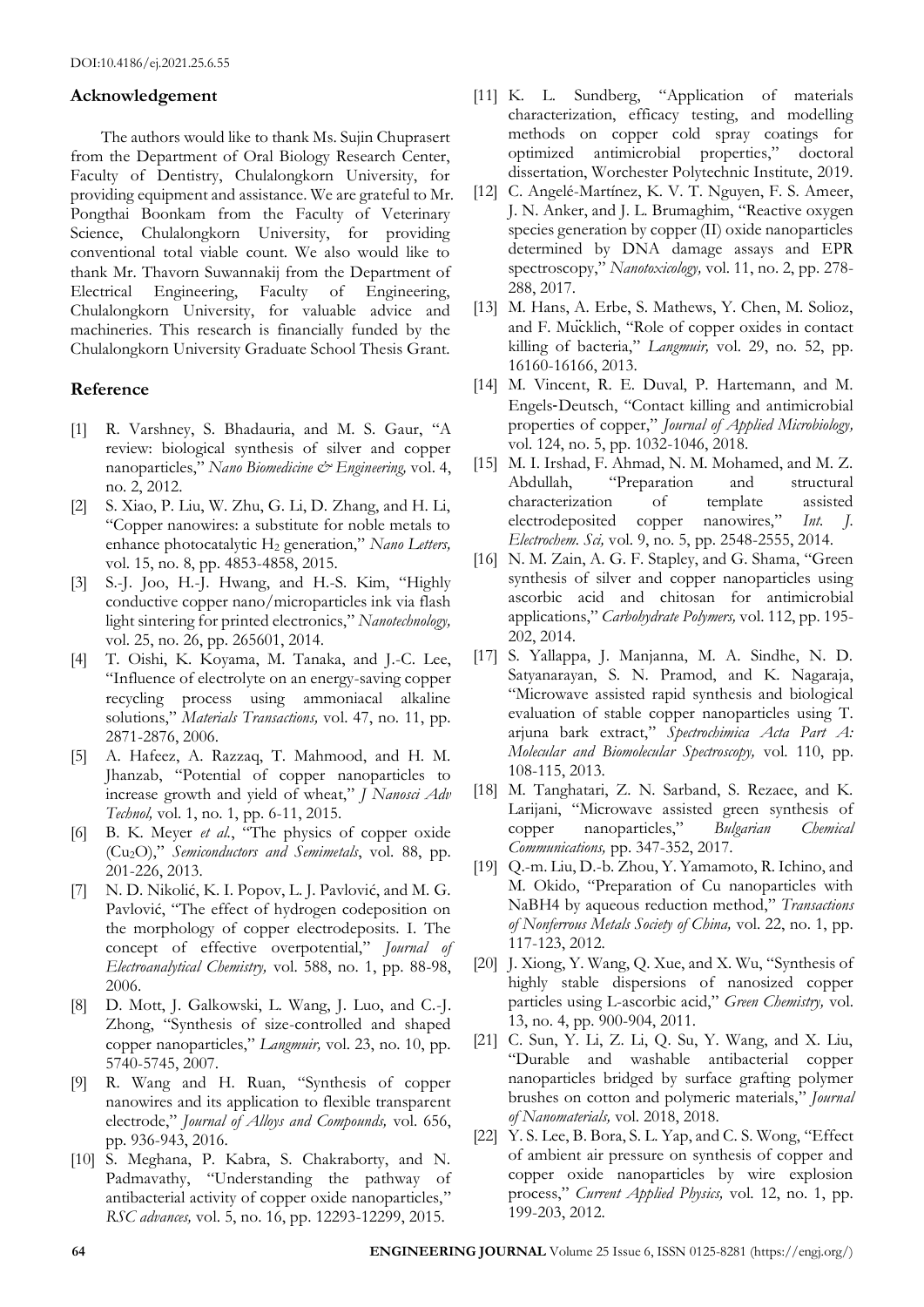- [23] P. Wankhede, P. K. Sharma, and A. K. Jha, "Synthesis of copper nanoparticles through wire explosion route," *J. Eng. Res. and Appl,* vol. 3, no. 6, pp. 1664-1669, 2013.
- [24] A. V. Simakin, V. V. Voronov, and G. A. Shafeev, "Nanoparticle formation during laser ablation of solids in liquids," *Physics of Wave Phenomena,* vol. 15, no. 4, pp. 218-240, 2007.
- [25] Y. Shimotsuma *et al.*, "Photoconversion of copper flakes to nanowires with ultrashort pulse laser irradiation," *Chemistry of materials,* vol. 19, no. 6, pp. 1206-1208, 2007.
- [26] R. M. Tilaki and S. M. Mahdavi, "Size, composition and optical properties of copper nanoparticles prepared by laser ablation in liquids," *Applied Physics A,* vol. 88, no. 2, pp. 415-419, 2007.
- [27] G. Xiao, P. Gao, L. Wang, Y. Chen, Y. Wang, and G. Zhang, "Ultrasonochemical-assisted synthesis of CuO nanorods with high hydrogen storage ability," *Journal of Nanomaterials,* vol. 2011, 2011.
- [28] K. Y. Hwa, P. Karuppaiah, N. S. K. Gowthaman, V. Balakumar, S. Shankar, and H. N. Lim, "Ultrasonic synthesis of CuO nanoflakes: A robust electrochemical scaffold for the sensitive detection of phenolic hazard in water and pharmaceutical samples," *Ultrasonics sonochemistry,* vol. 58, pp. 104649, 2019.
- [29] H. Yu, J. Yu, S. Liu, and S. Mann, "Template-free hydrothermal synthesis of CuO/Cu2O composite hollow microspheres," *Chemistry of materials,* vol. 19, no. 17, pp. 4327-4334, 2007.
- [30] R. Ji, W. Sun, and Y. Chu, "One-step hydrothermal synthesis of a porous Cu<sub>2</sub>O film and its photoelectrochemical properties," *ChemPhysChem,*  vol. 14, no. 17, pp. 3971-3976, 2013.
- [31] F. Diez-Gonzalez, "Total viable counts|Specific techniques," in *Encyclopedia of Food Microbiology*, 2nd ed. 2014.
- [32] A. Umer, S. Naveed, N. Ramzan, and M. S. Rafique, "Selection of a suitable method for the synthesis of copper nanoparticles," *Nano,* vol. 7, no. 05, p. 1230005, 2012.
- [33] J. Xiong, X.-d. Wu, and Q.-j. Xue, "Biomoleculeassisted synthesis of highly stable dispersions of water-soluble copper nanoparticles," *Journal of colloid and interface science,* vol. 390, no. 1, pp. 41-46, 2013.
- [34] M. Biçer and İ. Şişman, "Controlled synthesis of copper nano/microstructures using ascorbic acid in aqueous CTAB solution," *Powder Technology,* vol. 198, no. 2, pp. 279-284, 2010.
- [35] T. M. D. Dang, T. T. T. Le, E. Fribourg-Blanc, and M. C. Dang, "Synthesis and optical properties of copper nanoparticles prepared by a chemical reduction method," *Advances in Natural Sciences: Nanoscience and Nanotechnology,* vol. 2, no. 1, p. 015009, 2011.
- [36] S. S. Sawant, A. D. Bhagwat, and C. M. Mahajan, "Novel facile technique for synthesis of stable cuprous oxide (Cu2O) nanoparticles—An ageing effect," *Journal of Nano- and Electronic Physics*, vol. 8, no. 1, p. 01036, 2016.
- [37] M. J. Nine, B. Munkhbayar, M. S. Rahman, H. Chung, and H. Jeong, "Highly productive synthesis process of well dispersed Cu2O and Cu/Cu2O nanoparticles and its thermal characterization," *Materials Chemistry and Physics,* vol. 141, no. 2-3, pp. 636-642, 2013.
- [38] S. Mathews, R. Kumar, and M. Solioz, "Copper reduction and contact killing of bacteria by iron surfaces," *Applied and environmental microbiology,* vol. 81, no. 18, pp. 6399-6403, 2015.